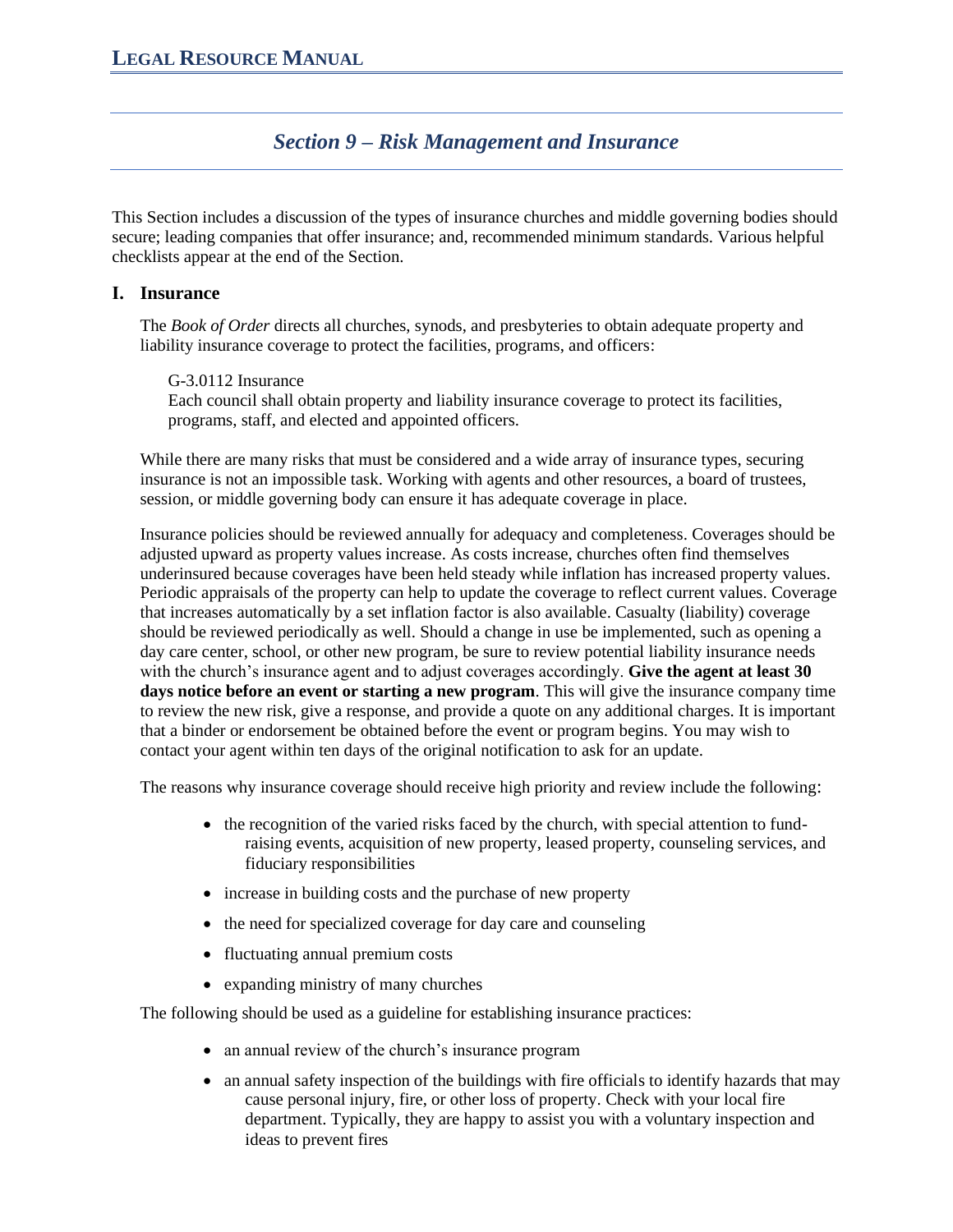- a detailed inventory of all furniture and equipment, kept current with additions and deletions of items. A photographic inventory of all furniture, equipment, and rooms of the church is an excellent inventory record. Videotapes have been used effectively by some churches. All inventory reports should be kept off the church property in a bank safe-deposit box or similar secure location
- a periodic building appraisal to update the value of all property, at least every three years
- at least two quotations when purchasing or renewing insurance coverage. Contact your agent at least ninety days prior to the expiration of your policy to provide quotes.
- a determination of actual annual premium costs for budget development.

#### **A. Types of Insurance**

#### **1. Property Insurance**

Property insurance is designed to cover buildings and personal property for loss or damage. The property policy may be amended to include the following coverages: newly acquired property, property in transit, stained glass windows, valuable papers, loss of business income, extra expense, computer equipment and boiler and machinery. This is just a partial list of coverages that may be available, check with your insurance agent for a complete list of coverages.

Property insurance limits on your policy should be adjusted upward as property values increase. Churches often find themselves underinsured because coverages have been held steady while inflation has increased property values. To prevent underinsured losses, periodic appraisals of the property can enable the church to update the coverage to reflect current values. Property insurance limits can also be automatically set by an inflation factor. Check with your insurance agent about this option.

#### **2. General Liability**

Casualty (general liability) coverage is designed to protect the insured from losses in which they are legally liable arising out of the ownership of property or activities from your premises. General liability policies should be reviewed periodically and should include coverage for slips and falls and other bodily injuries, property damage of others, products liability, completed operations, libel and slander, false arrest, employee benefits liability, contractual liability, and other types of claims usually covered by this policy. It is important to verify that employees, directors, trustees, officers, and volunteers are covered under this insurance policy. Most general liability policies restrict coverage to the United States, its territories, and Canada. For any travel outside of these areas, contact your insurance agent prior to the start of the trip.

The general liability policy is usually provided on an occurrence basis as opposed to a claims made basis. This is preferred because the occurrence is covered under the policy in force at the time of the accident, regardless of when the claim is reported or the suit is filed. Some coverages, however, are traditionally provided on a claims made basis, such as directors and officers coverage and employee benefit liability. Under claims made coverage, the claim must be reported during that policy period or any extended reporting period specified by the policy. The extended reporting period, commonly referred to as a "tail," frequently is for one year following the policy term. When claims made and coverage is provided, it is important to have a "retroactive date" that covers previous time periods in addition to the current policy term. Review the claims made coverage option with your insurance agent.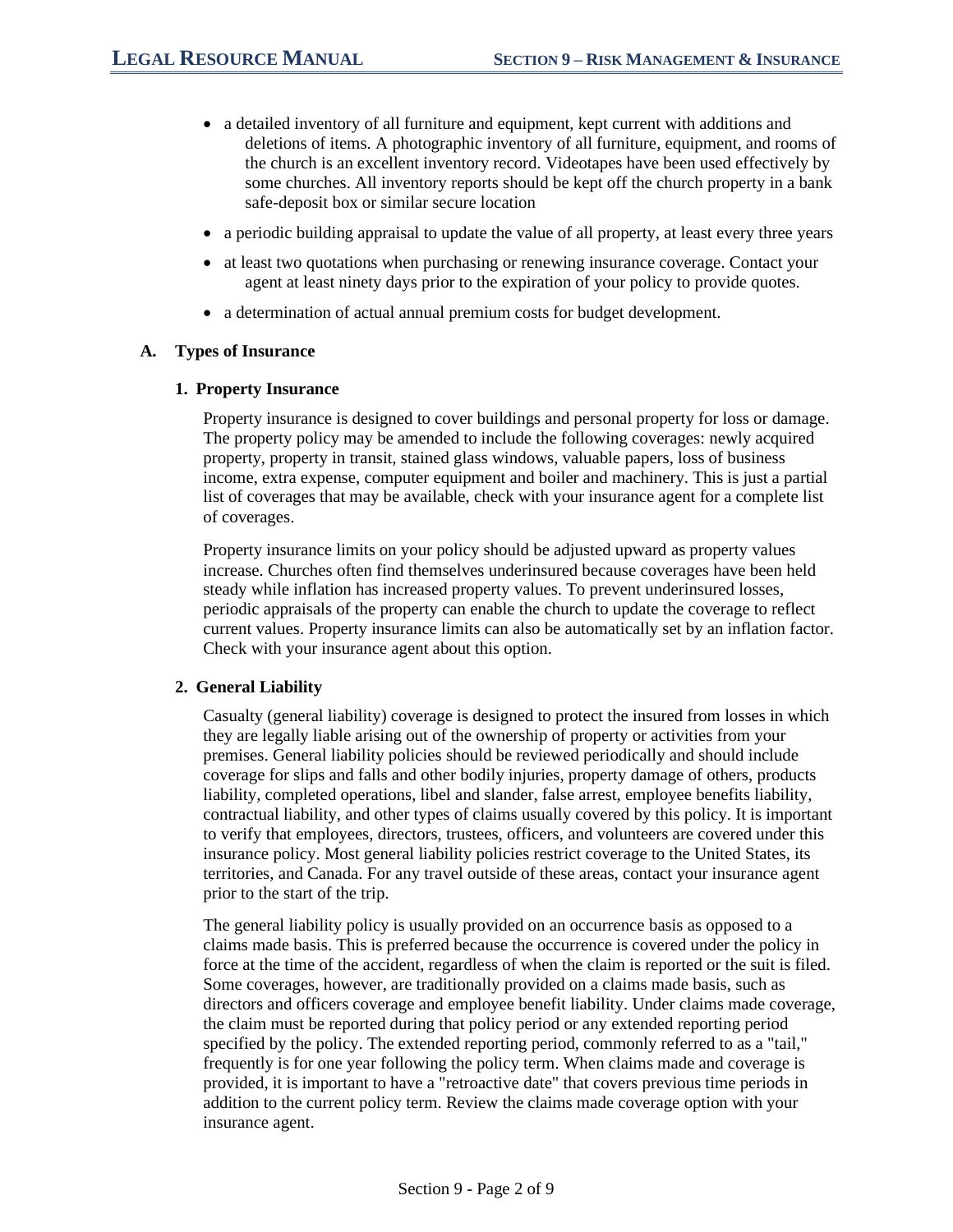As changes occur in use of church property, such as opening a day care center, school, or other new program, the church's insurance agent should be notified of the changes in exposure. The new uses of property may result in new liability risks that will need to be addressed. Contact the insurance agent at least thirty days in advance of the event or new program. This will give the insurance company time to review the new risk, give a response, and provide a quote on any additional charges. **It is important that a binder or endorsement be obtained before the event or program begins.** 

#### **3. Sexual Misconduct Liability**

Most general liability policies exclude sexual abuse or molestation and pastoral professional liability. Both coverages can be purchased by endorsement or on a separate policy. Check with your insurance agent for availability of these coverages. It is wise to secure these coverages. It is a good practice to review your general liability policy's exclusions and limitations with your insurance agent to avoid uninsured claims.

## **4. Pastoral Professional Liability**

Pastoral Professional Liability is designed to cover liability for pastoral counseling services. The church should be included in the definition of the named insured as well as the pastoral professional and any other professional staff. There are many definitions of coverage under this form. Review with your insurance agent definitions as well as the exclusions in the contract carefully.

## **5. Workers' Compensation**

The purpose of workers' compensation insurance is to give greater protection and security to the worker in case of injury, illness, or death occurring in the course of employment. Worker's compensation provides, as a matter of right, for the payment of benefits to employees injured on the job. The amounts paid are set by state law for covered occupational injuries or disease. The compensation award is, in nearly all situations, the covered employee's exclusive remedy against the employer. The laws in most states provide for fixed awards to employees or their dependents upon a showing of employment-related injury. Payment for injuries or illness is not based on determination of fault or negligence, with a few exceptions, on the part of the employer. Some states go beyond simple establishment of the right to worker's compensation and provide insurance systems, either under state supervision or otherwise. Under these laws, methods are usually prescribed that allow employers and workers to accept or reject the compensation system. Several states have provided workers' compensation funds that coincide with the coverage required by law. In most states, employers who refuse to come within the provisions of the workers' compensation law are denied the customary defenses to actions for injury by the injured employee.

It is not the purpose of this Manual to compare the workers' compensation laws of the various states, other than to point out that these laws differ not only in detail but in major features as well. In evaluating considering workers' compensation coverage, the following considerations are particularly important:

- Persons covered and type of employment
- Injuries and diseases covered
- Benefits provided
- Civil law and administrative requirements and options including limitations on the ability of injured parties to sue the employer for damages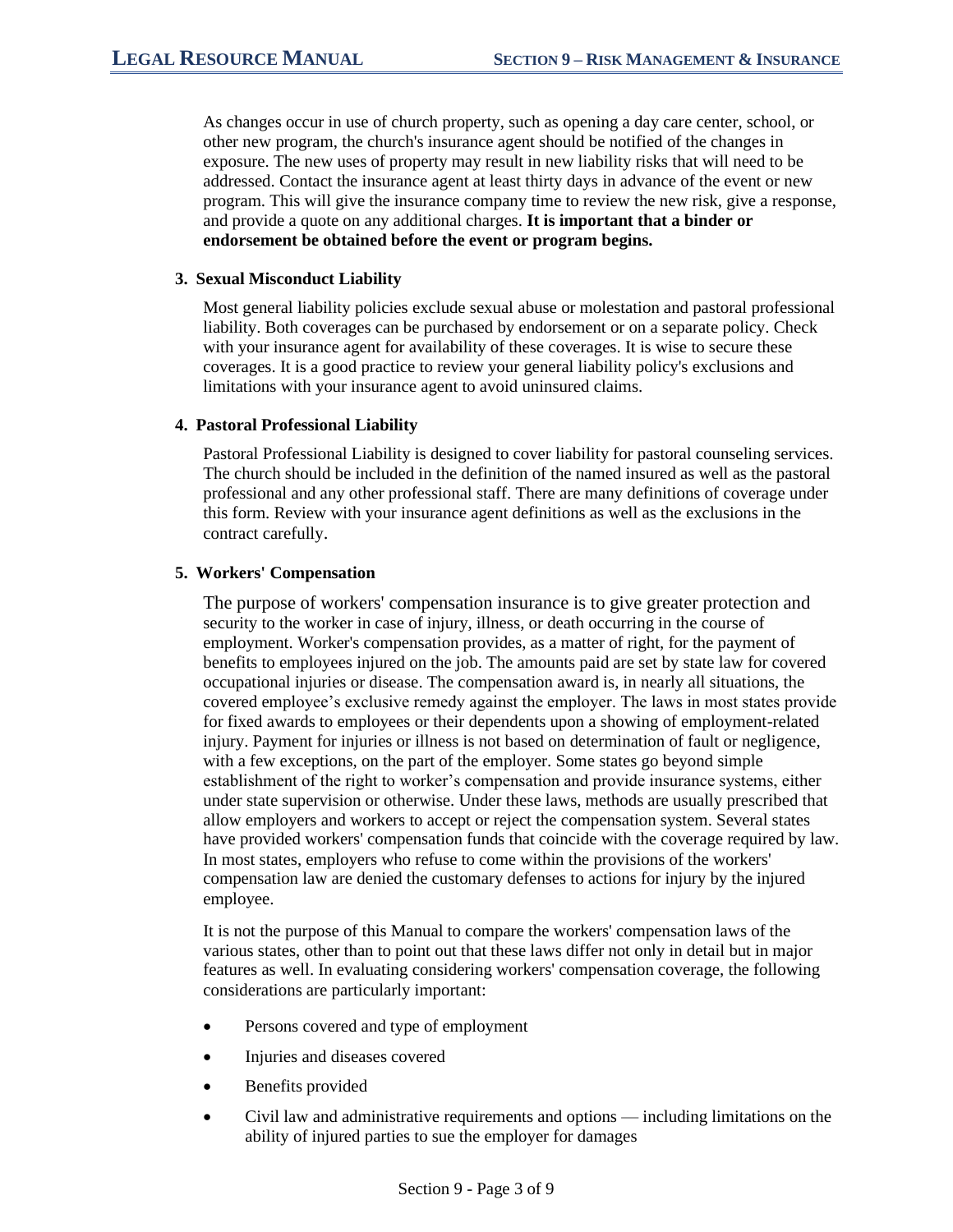• Method of securing benefits

The workers' compensation laws of every state require the employer to secure payment of compensation benefits. Jurisdictions may require either the purchase of insurance with a state fund, a private insurance company, or a qualified self-insurance program. Workers' compensation insurance is provided through a Workers' Compensation and Employer's Liability Policy. Two types of basic coverages are afforded by this type of policy: one provides actual worker's compensation benefits, and the other insures the employer for liability when employees or dependents are able to sue for such problems as employer negligence and unsafe working conditions. The combination of these two coverages is intended to provide the employer with protection against liability that may arise out of the employee-employer relationship due to occupational injury and disease. Supplementary coverages are available to cover the needs of employers that are not satisfied by the basic coverage. Ask your insurance agent about the supplemental coverages available and to identify the supplemental coverages required by your state.

## **6. Umbrella Liability**

Consider purchasing an umbrella (excess) liability policy, which provides excess limits over the primary general liability, auto liability, and the employer's liability section of workers' compensation policies. An umbrella policy will be activated when the underlying primary limits are exhausted or exceeded by a single loss. Umbrella policies are issued with an aggregate limit, which is the most the policy will pay during a one-year policy term, regardless of the number of claims. Umbrella policies are purchased in coverage multiples of \$1 million increments. All churches are encouraged to purchase umbrella policies especially those with owned vehicles, day nurseries, or schools.

## **7. Minister's Personal Liability**

Many ministers live in manses furnished by and insured by the local church. If a homeowner's policy is provided with the church named as additional insured, the policy should be written to protect the minister and her or his family for both personal liability and damage to their personal property. Even when the manse and personal property is insured under the church policy, there is still a need for a tenant's homeowner policy for the minister and her or his family. For example, family events/activities would not be covered under the church policy unless the activity was considered part of the minister's responsibilities. Ministers who own or rent homes should consult an insurance agent regarding the coverages needed.

## **8. Employee or Volunteer Dishonesty**

Employee dishonesty coverage provides protection against employee theft. Employee dishonesty coverage provides for losses of money, securities, and other property caused by theft or forgery of an employee of the insured, acting alone or in collusion with others. Make sure to check with your insurance agent to ensure that volunteers are covered under your employee dishonesty policy. It is recommended to include volunteers.

The *Book of Order* provides a minimum standard of financial procedures (G-3.0205) for local sessions that can help to prevent employee dishonesty claims.

## *G-3.0205 Finances*

In addition to those responsibilities described in G-3.0113, the session shall prepare and adopt a budget and determine the distribution of the congregation's benevolences. It shall authorize offerings for Christian purposes and shall account for the proceeds of such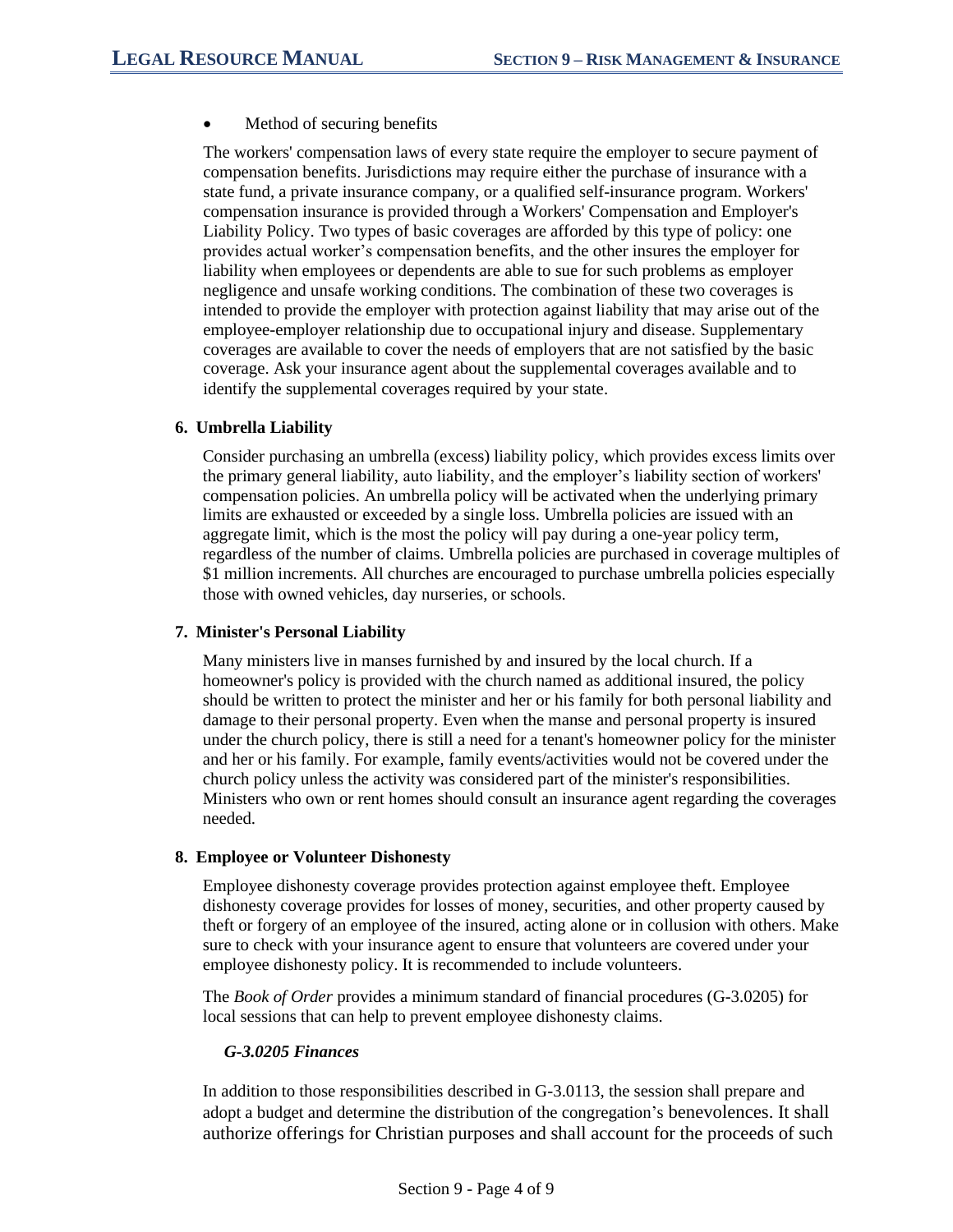offerings and their disbursement. It shall provide full information to the congregation concerning its decisions in such matters.

The session shall elect a treasurer for such term as the session shall decide and shall supervise his or her work or delegate that supervision to a board of deacons or trustees. Those in charge of various congregational funds shall report at least annually to the session and more often as requested. Sessions may provide by rule for standard financial practices of the congregation, but shall in no case fail to observe the following procedures:

- a. All offerings shall be counted and recorded by at least two duly appointed persons, or by one fidelity bonded person;
- b. Financial books and records adequate to reflect all financial transactions shall be kept and shall be open to inspection by authorized church officers at reasonable times;
- c. Periodic, and in no case less than annual, reports of all financial activities shall be made to the session or entity vested with financial oversight.

Other ways to minimize your exposure include:

- a. At least 2 individuals should be responsible for taking up the collection. The collected monies should be held in a secure area until counted and deposited.
- b. Counting should be done by at least 3 unrelated individuals in a secure area.
- c. Individuals responsible for collecting, counting and depositing monies should be rotated on a weekly basis.
- d. Responsibilities and function of monies should be divided so that no one person has control over all functions of money transactions. For example, the individual who makes the bank deposit or pays invoices should not be responsible for reconciling the bank statement.
- e. Check books should be stored in a secure place.
- f. Bank statements should be reviewed on a regular basis.
- g. Authorized signer of checks should not be the same person who reconciles the accounts.
- h. Reporting of financial records to congregations should be done at least quarterly. Congregations should be informed on how their money is being spent.

Terminology in this section is meant to provide general guidance and is not intended to require or not require specific audit procedures or practices as understood within the professional accounting community. Also see the section titled "Suggestions for Accounting Procedures to Reduce Susceptibility to Loss," later in this Section.

## **9. Suggestions for Handling Employee Theft**

- a. Report loss to church's insurance carrier and legal counsel immediately. Follow procedures as set forth by both. Your insurance carrier may have specific protocol in this type of loss.
- b. Report the loss to local authorities for investigation, so that appropriate charges can be brought.
- c. Inform session in a closed meeting of the outcome of the investigation.
- d. Once investigation has been concluded, inform the congregation of the outcome of the investigation. This should be in a closed meeting as well. By keeping the session and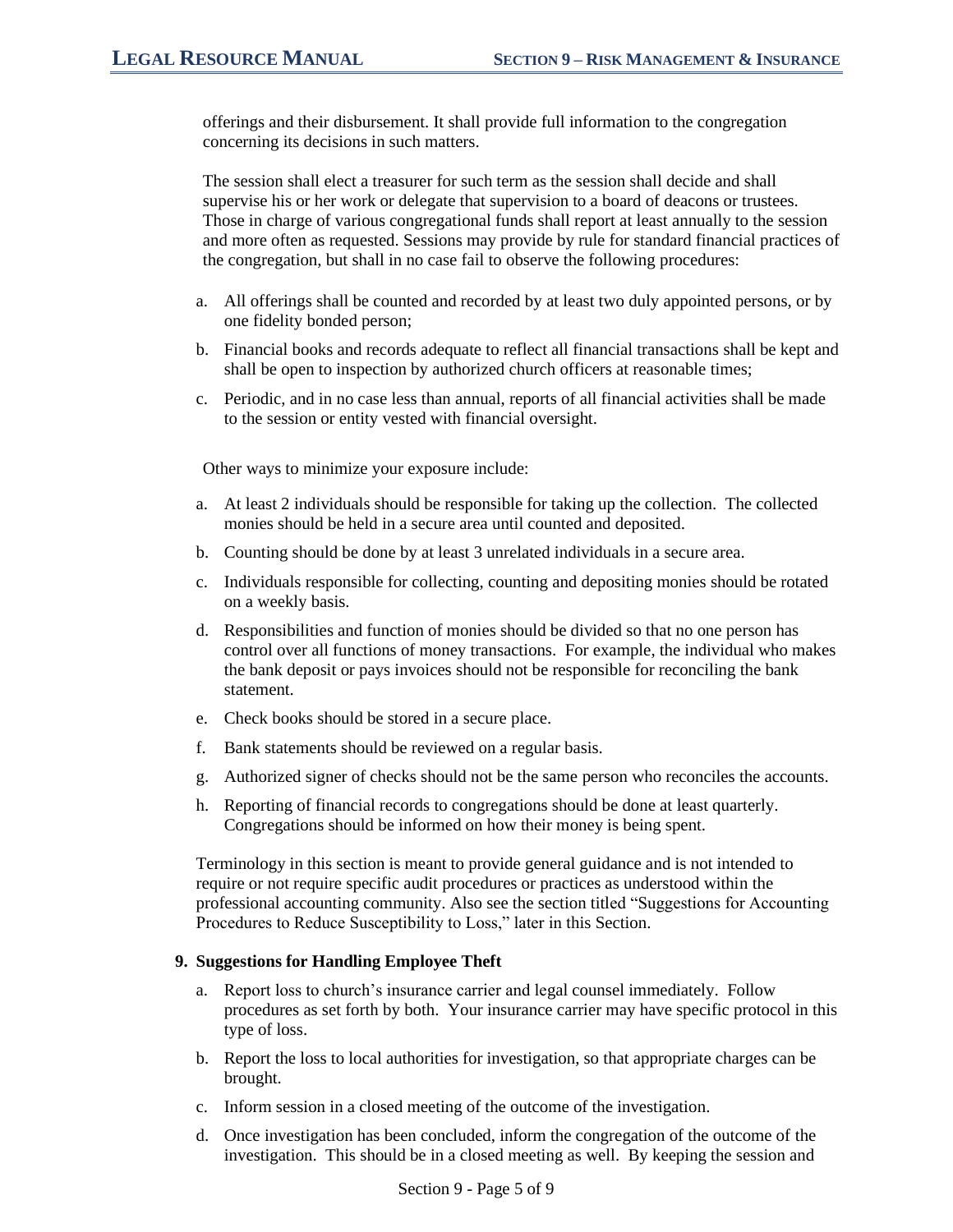congregation informed of the process will help to keep the trust within the church community.

## **10. Automobile Liability**

Automobile liability provides coverage to the insured for bodily injury and property damage claims arising out of the ownership, maintenance, use, loading or unloading of church-owned vehicles. Physical damage coverage for owned vehicles is insured separately. In many cases, the pastor and/or volunteer uses his or her own vehicle for church activities. In the event of an accident, the policy covering the vehicle provides the primary coverage, but it is very important for the church to have non-owned automobile liability coverage. The church's non-owned auto liability policy may also provide excess coverage for the church if the automobile owner's coverage is not adequate. Hired car coverage is for the same coverage if a rental vehicle is used. Non-owned and hired car coverages are separate coverages that must be requested at issuance of the automobile liability policy. Issues involving rental vehicles can be very complex; consult your insurance agent prior to renting the vehicle.

## **11. Directors and Officers**

This coverage protects the officers, directors, and trustees of the organization against damages from claims resulting from negligent or wrongful acts in the course of their duties subject to the terms and conditions of the policy and the circumstances involved. However, directors and officers coverage does not provide coverage for third party bodily injury or property damage claims because these would be covered by other policies. The insuring agreement, named insured, and exclusions should all be reviewed thoroughly when purchasing a policy. The directors and officers policy may be extended to cover the organization itself (entity coverage) and to cover employment practices liability. Both of these additions are recommended. Directors and officers coverage is almost always written on a claims made form with defense costs inside the limits of protection.

## **12. Business Travel Accident Insurance**

Churches who have individuals that travel at the church's request both domestically and internationally should consider purchasing business travel accident insurance. This coverage provides accidental death and dismemberment insurance for individuals traveling on church business. The policy should also address the needs for travel outside the United States such as repatriation of remains and medical evacuation. This insurance can be purchased in various amounts of coverage and options. Check with your insurance professional to determine your business travel accident needs.

# **13. Insurance for Travel Abroad**

As more and more churches sponsor trips abroad, insurance needs to be factored into the trip. While the trips have educational and spiritual value, they are not done without risks. One way to offset some this risk is through travel accident insurance. The insurance is an accidental death and dismemberment policy that should also include repatriation of remains and medical evacuation while traveling outside the United States. Depending on your trip other coverage may be necessary for travel abroad. Some additional insurance coverage to consider are: foreign commercial liability, commercial foreign automobile liability and foreign workers compensation and sickness insurance. Always check with your personal health care provider before traveling outside your policy area. Please contact your insurance professional to discuss your travel plans and to determine your insurance needs.

# **14. Employment Practices Liability**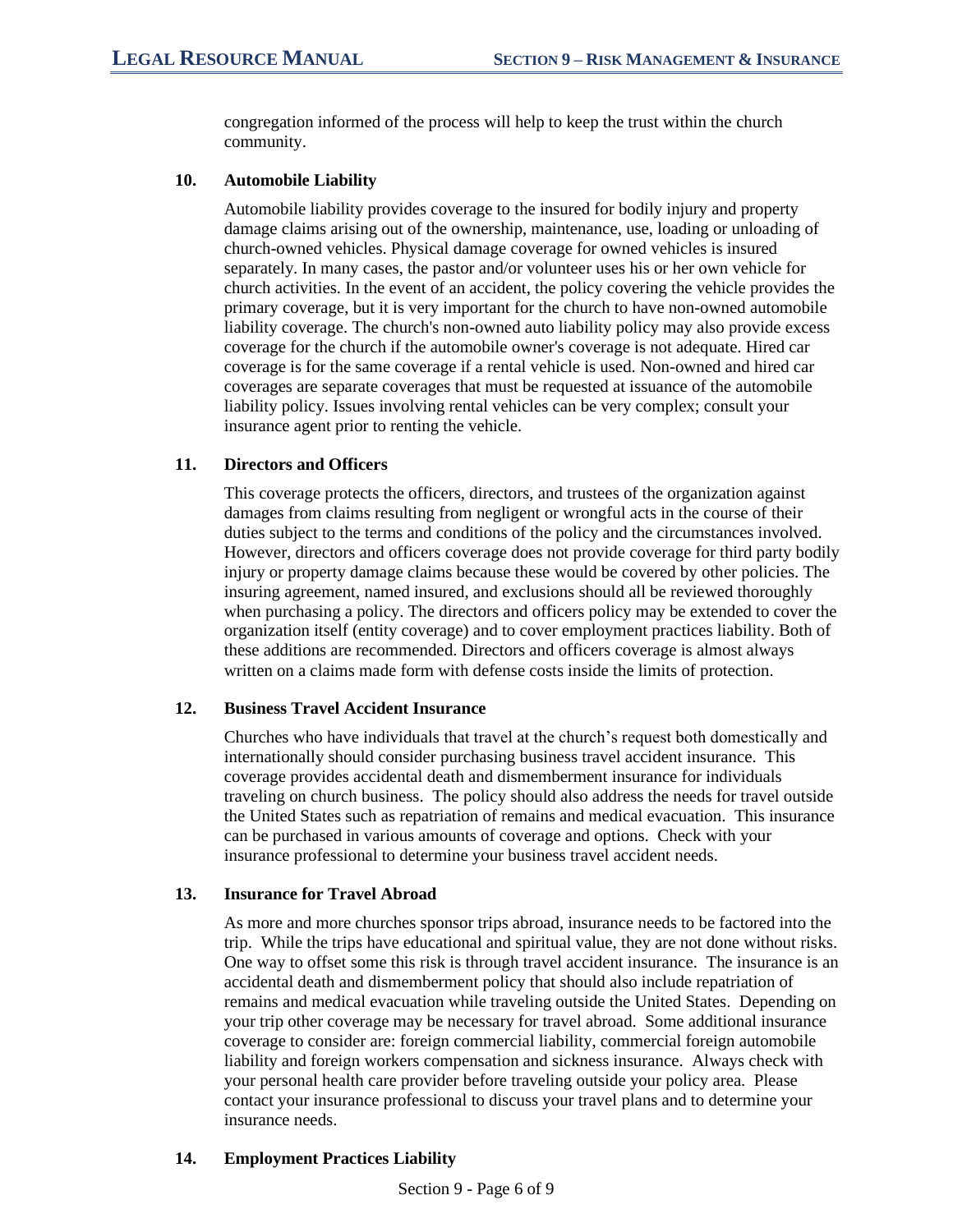Employment practices liability provides coverage for employment related issues arising out of employee hiring, termination, or employment. Contact your insurance agent to discuss if these coverages are available under your directors and officers policy or whether they can be purchased under a separate employment practices liability policy. Employment litigation is one of the fastest growing areas of the law and this coverage is recommended.

## **B. Guidelines for Minimum Standards of Property and Liability Insurance for Churches, Presbyteries, and Synods**

These minimum standards should be used as a general guideline only! As always, an insurance professional must be used to evaluate the insurance needs of each church and middle governing body. Insurance needs as well as alternate ways to reach their insurance goals should be discussed with an insurance professional. One possible alternative is the use of higher deductibles, which could lower insurance premiums. Ask your insurance professional about this and other cost-saving options.

## **1. Property**

- a. Buildings and Contents at Appraised Replacement Cost as an agreed value endorsement.
	- Eighty percent Coinsurance: an alternative to agreed value, offered by some companies as a percentage of appraised value, providing coverage up to fixed limits.
	- Special Form: the broadest coverage available, normally including fire, vandalism, sewer back-up, theft of property, and so on, unless specifically excluded, or deemed not necessary by an insurance professional.
- b. Supplemental Coverage: off-premise coverage, newly acquired property, debris removal, rebuilding to code requirements, necessary demolition of building, personal property of ministers and others, stained glass, organ, other musical instruments, art work, valuable papers, loss of business income, and related extra expenses.
- c. Boiler and Machinery: as boiler and machinery types require, including all related expenses, spoilage, and similar costs.
- d. Earthquake, where appropriate for geographical area, is written separately unless specifically stated in policy.
- e. Flood, where appropriate, is also written separately, and may be offered with state or federal assistance.
- f. Also consider extra expense or loss of income coverage.

**Note**: Churches should be inspected periodically because of policy exclusions, such as mold, virus, lead paint, and asbestos for which many insurance companies may not provide coverage.

## **2. Liability**

- a. **General Liability**: \$1,000,000 per claim/occurrence, \$2,000,000 aggregate; covers most risks, including products; bodily injury; property of others; \$10,000 no fault medical payments including volunteers, and athletic activities; contractual liability; fire legal liability at \$100,000 limit; day nursery/child care; pastoral professional liability and sexual misconduct coverage at \$1,000,000 limit.
- b. **Umbrella Coverage**: \$10,000,000 per occurrence or aggregate, in excess over primary limits of general and automobile liability; review of coverage by insurance professional for additional excess limits.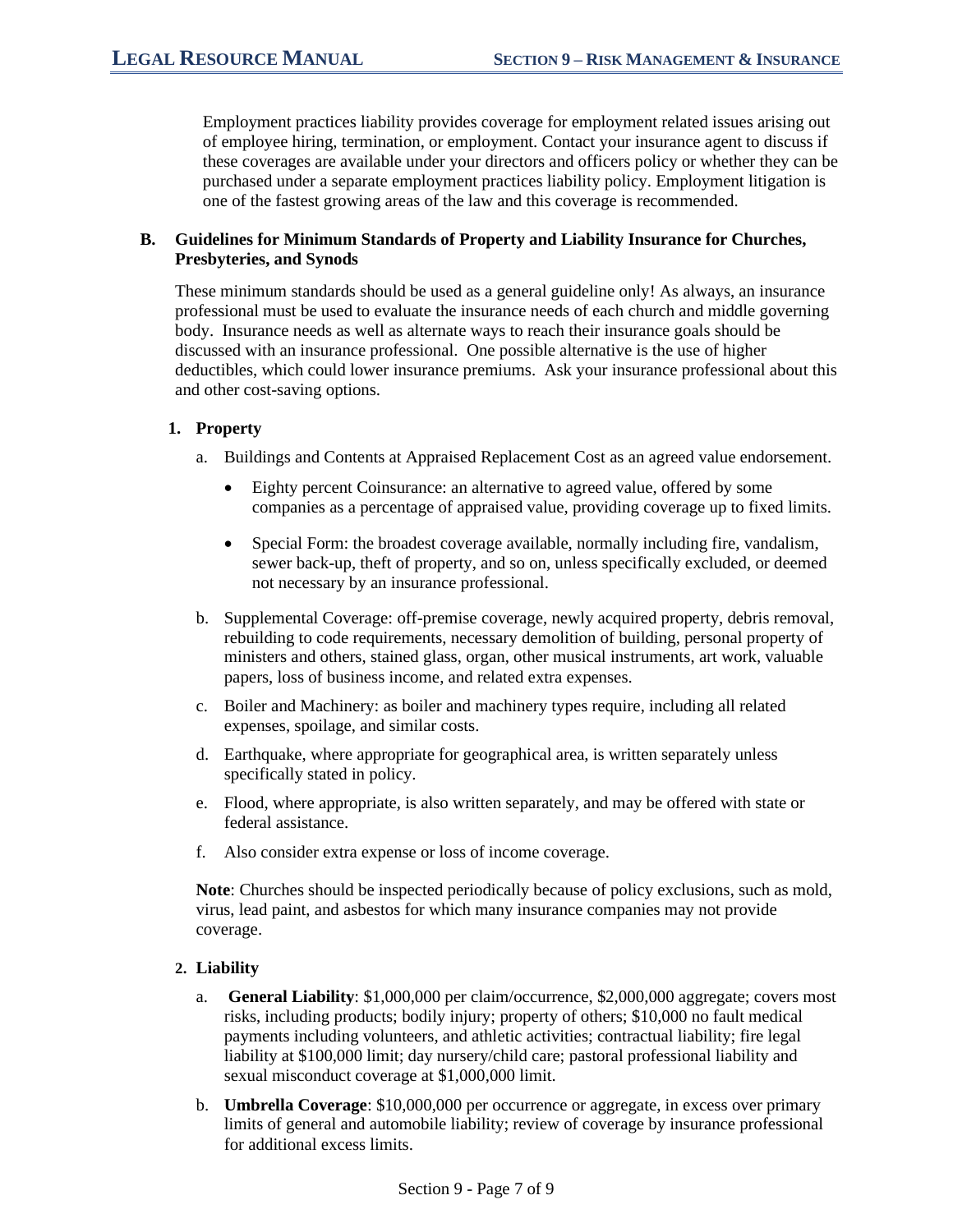- c. **Automobile**: \$1,000,000 per occurrence or aggregate, including uninsured and underinsured motorist protection; \$10,000 medical coverage; personal injury protection in states where applicable; hired and non-owned coverage to policy limits.
- d. **Workers' Compensation**: As required in each state, including pastors and all employees.
- e. **Directors and Officers**: \$1,000,000 per claim/occurrence, or aggregate, for corporate protection of session, deacons, trustees, officers in performance of regular duties.
- f. **Employment Practices Liability**: \$250,000 per claim, or aggregate for claims related to employment, benefits, termination, and sexual harassment.
- g. **Crime Coverages**: \$50,000 per claim or occurrence for protection from employee dishonesty, theft or loss of money or securities, depositor's forgery; volunteers with access to church funds in any way should be covered.
- h. **International liability**: This coverage provides protection for incidents that occur outside the United States in which the church or individual would be legally obligated to pay. If your church sponsors mission trips outside the United States, consider purchasing this coverage. Analysis of your exposure should be done by your insurance professional.
- i. **Repatriation of Remains**: In case of death, this coverage will cover the expense of returning remains to the United States. Consider this coverage if your church is sponsoring mission trips outside the United States.

## **C. Suggestions for Property Lease Procedures to Reduce Loss**

- 1. The tenant should sign a lease spelling out the rights and liabilities of the parties. As part of that lease, there should be an indemnification and a hold harmless agreement in favor of the church. The church should carefully draft the lease in conjunction with its legal counsel so that the church's requirements and needs become lease obligations of the tenant. For example, if your congregation has sexual misconduct and child and youth protection policies (as required by the *Book of Order* G-3.0106), these should be referenced in the lease and the tenant should be required to comply with them and copies of the policies provided to the tenant. To confirm receipt of those policies, draft a simple receipt form to have an authorized agent of the tenant sign, date, and acknowledge receipt.
- 2. As part of its duties under the lease, the tenant should be required, prior to occupancy, to submit a current certificate of insurance from the tenant's liability insurer naming the church as an additional insured under that policy. If the lease is a multi-year agreement, a new certificate should be submitted each year. The certificate of insurance should show general liability and property coverage. It should also show property insurance for the tenant's contents. If the tenant is conducting a business such as a day care, the certificate should show workers' compensation insurance for their employees. A copy of all insurance certificates should be sent to the church's insurance agent for review.
- 3. There should be an inquiry made in writing to the church's current insurance company to make sure coverage is provided for any liability resulting from the proposed rental. Also check with your insurance agent for possible increases in premium or for possible exclusions that may apply. Any increase that is incurred may be offset by adjusting the terms of the lease or requiring the tenant to pay for the increase. The church also may wish to review the adequacy of its own insurance policy limits in light of any new activity. If supplemental or specialized coverages are needed, they should be obtained prior to lease execution and property occupancy. Ask the insurance agent to send you a binder or endorsement showing coverage is in effect for the new occupancy. The lease should not be signed until you receive written confirmation from your agent. If any insurance claim or lawsuit should arise, give immediate written notice to your agent and the insurance company.